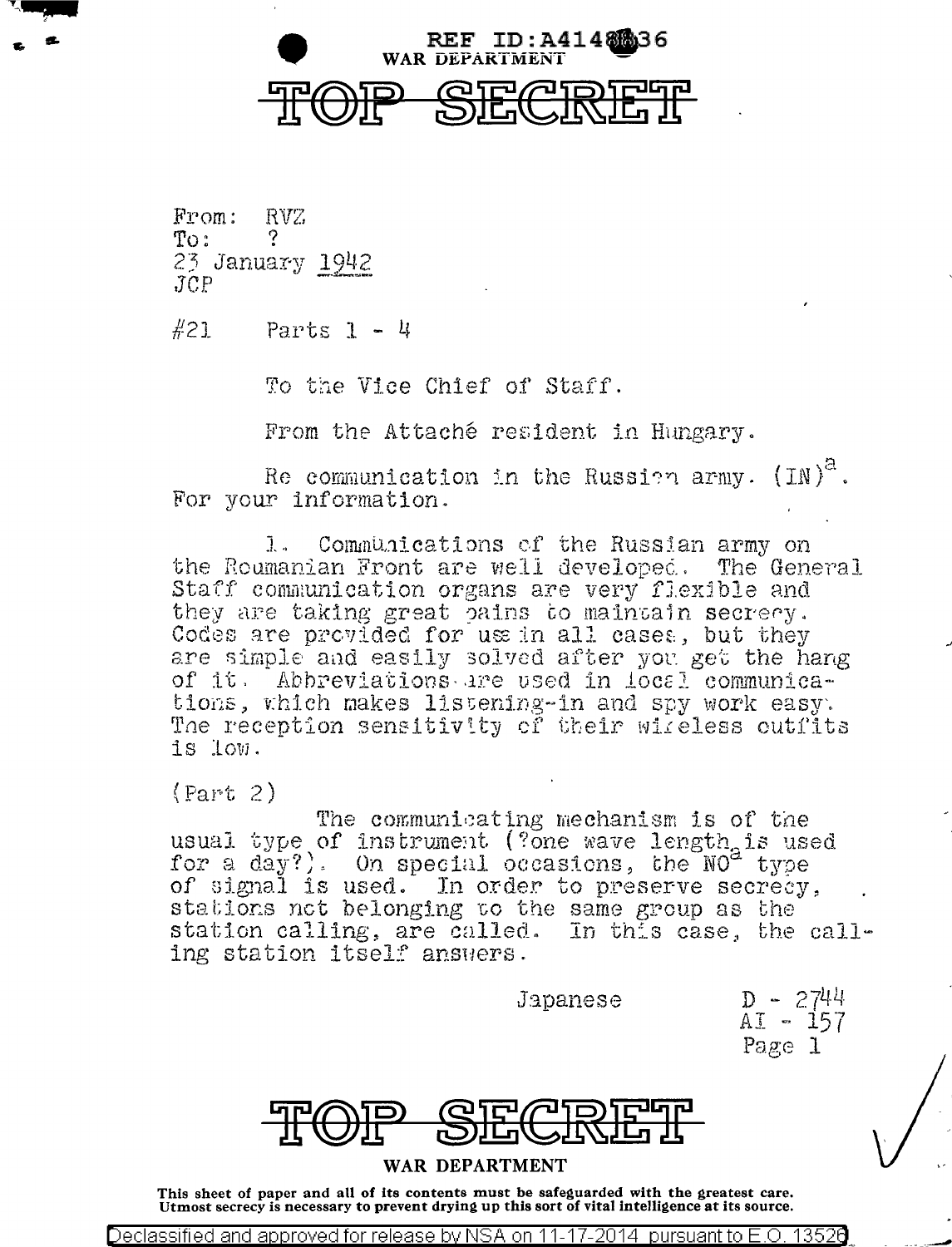

As the above short and medium wave length stations are difficult to locate, a special method is used. A wireless station using two different types of wireless signals is used.  $\n *when*\n$ interference occurs on one wave length, the other can be used to discover the station.

 $(Part 3).$ 

The Russian army uses the Russian<sup>b</sup> Morse  $2.$ The call letters vary from two to four. The  $Code.$ Russian navy is an exception, as they use both let-<br>ters and figures in their call signals. In the Russian army wires, the serial number is in plain text.

Encoding the message.

The address and name of sender are sent in a simple code. There are two kirds of code used in wires. The 2 and 3 digit code is easy to decipher, but the 4 and 5 digit code is very difficult to decipher. The 5 digit code is seldom used. A different key is used in each wire.

 $(Part 4)$ 

Installed (?wire?) communications are  $\mathcal{F}$ used very extensively. An automobile is used in installing the wires. (?If damage occurs at the connections, the line can still be used just as it is?)

Japanese

Al - 157  $D - 2744$ 

Page 2



## WAR DEPARTMENT

This sheet of paper and all of its contents must be safeguarded with the greatest care. Utmost secrecy is necessary to prevent drying up this sort of vital intelligence at its source.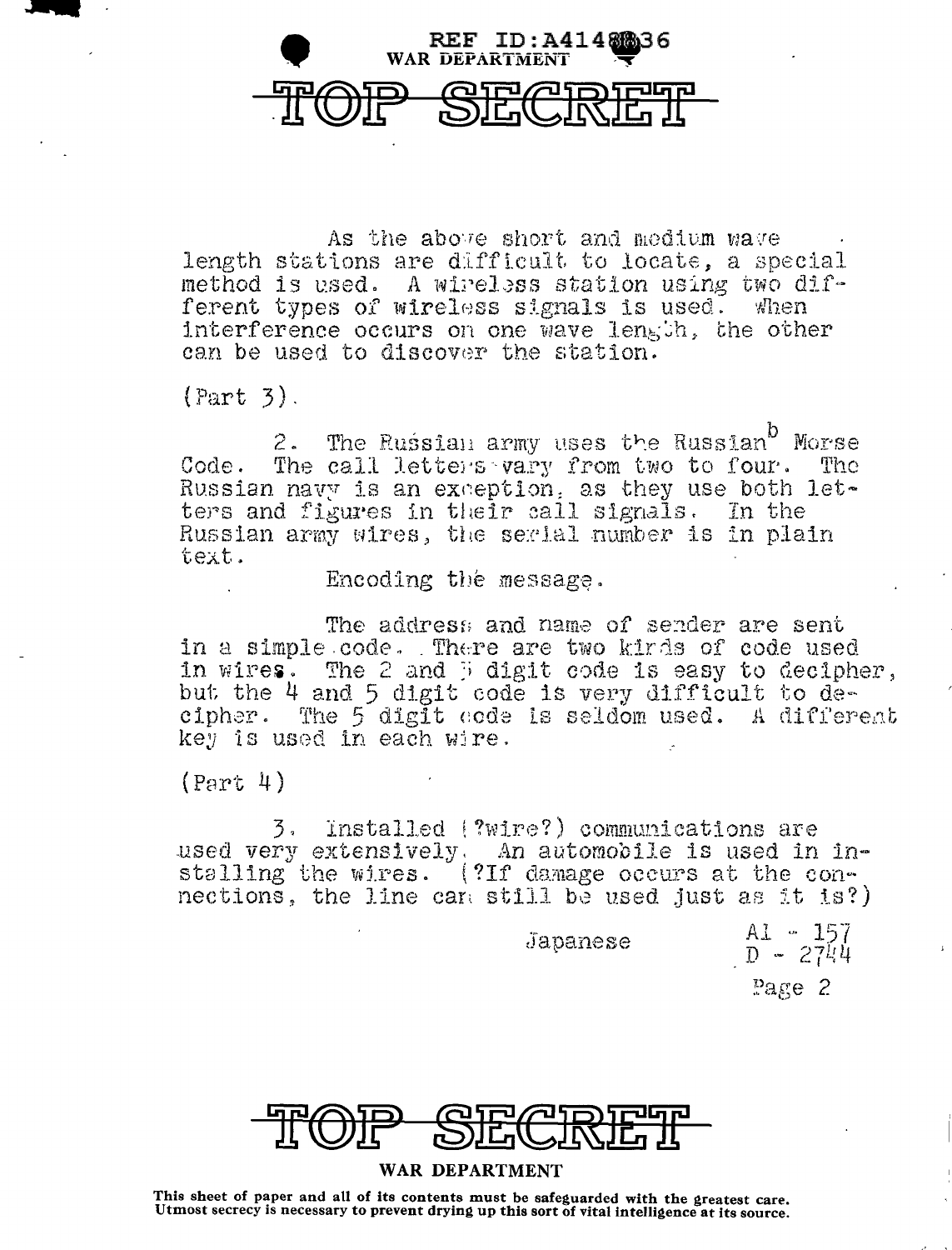

4. The induction type of calling-up mechanism is used in the telephone. They also have an improved type of hand operated telephone instru-<br>ment. ---C-- . They also have an automatic telephone exchange.

- a As given in text.
- b "CYRIL" in text. Probably refers to the Russian Kyrillic Alphabet.
- c Twenty groups.

| Inter 23 Jan 42 (92) |  |                                  | Japanese | A1 - 121<br>$D - 2744$ |
|----------------------|--|----------------------------------|----------|------------------------|
| Rec'd 23 Jan 42      |  | Trans $5 \text{ Oct } 43 (J5-1)$ |          | Page 3                 |



## WAR DEPARTMENT

This sheet of paper and all of its contents must be safeguarded with the greatest care. Utmost secrecy is necessary to prevent drying up this sort of vital intelligence at its source.